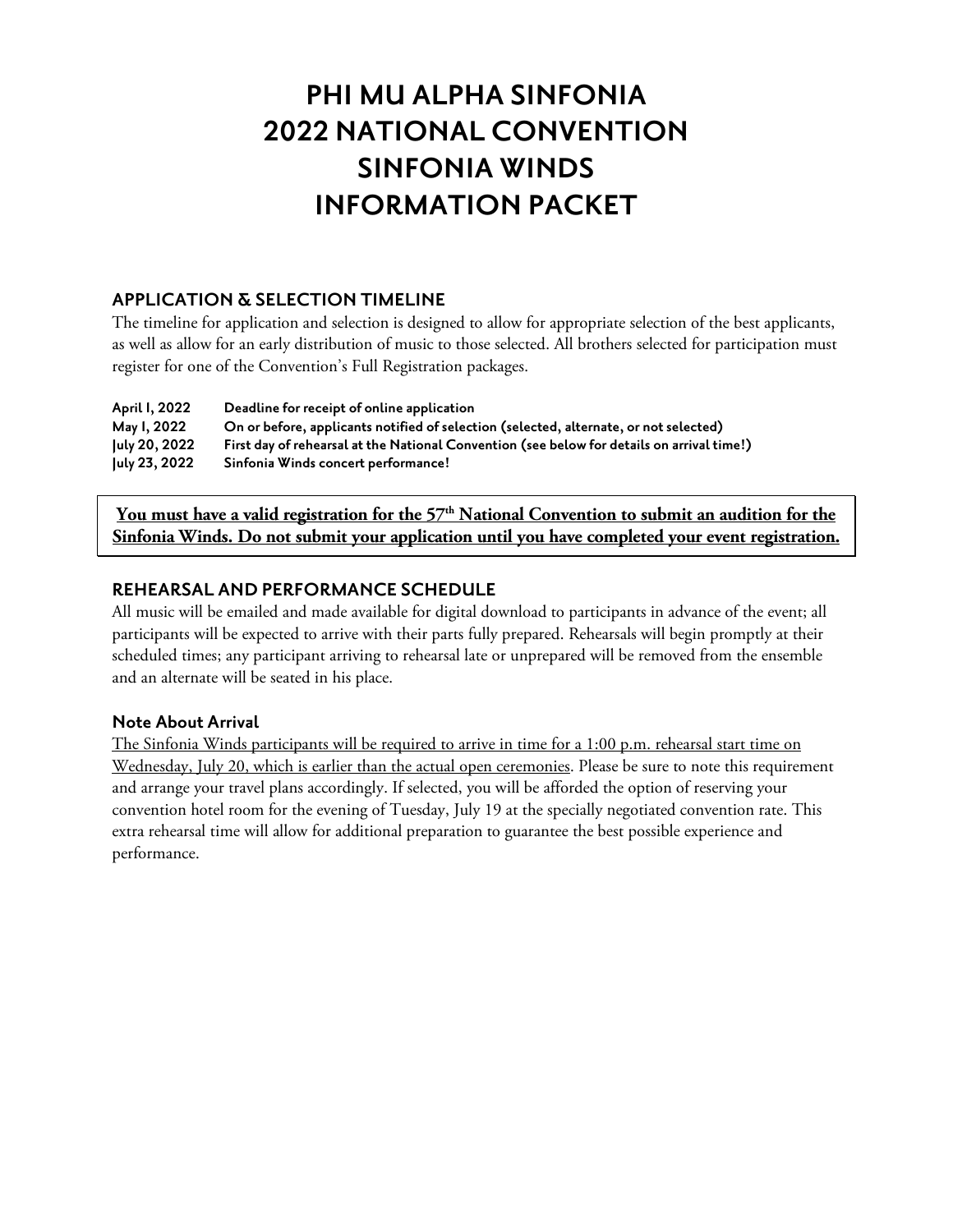# **TO APPLY**

## **STEP 1**

Visit <http://www.sinfoniaconvention.org/winds> and download the audition requirement documents supplied.

# **STEP 2**

Record your performance audition as a video or audio submission. *See next page for more information on audition requirements.*

## **STEP 3**

Submit an audition application by visiting<http://www.sinfoniaconvention.org/winds> to complete the online application form. Please note that spots are limited.

Next Page: Audition Recording Requirements…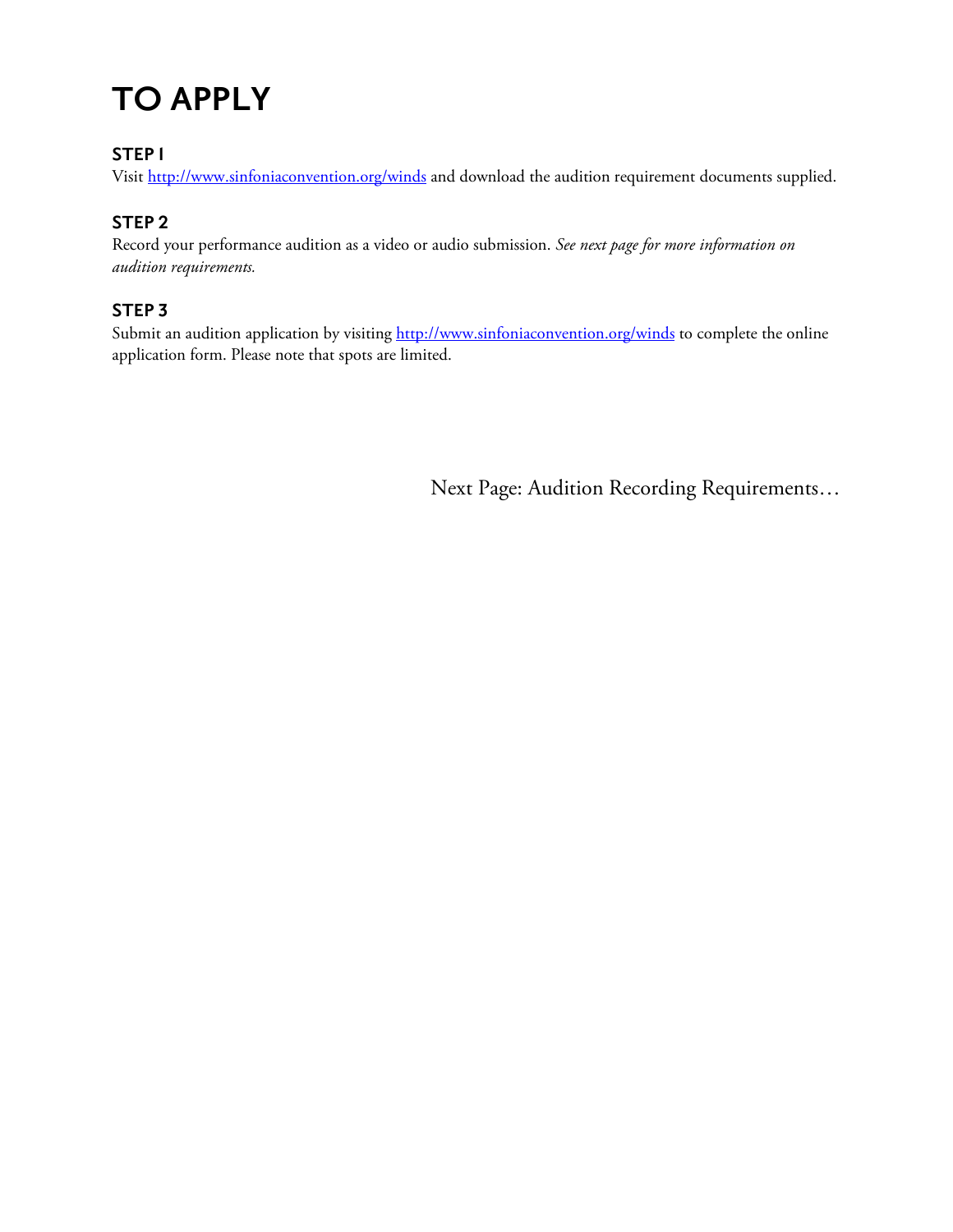# **SINFONIA WINDS AUDITION RECORDING REQUIREMENTS**

#### **Online applications due to be submitted by midnight on Friday, April 1, 2022**

**Applicants will be notified of selection on or before May 1, 2022.**

#### **RECORDING CONTENTS and ELECTRONIC FILE FORMAT:**

You should begin your recording my stating your name, your membership status (collegiate or alumni), your chapter and school (if collegiate), your e-mail address, and your telephone number.

Your final audition file must be in high quality audio or video format. Auditions should be uploaded to an appropriate webpage for easy distribution and review.

#### **RECORDING SOFTWARE:**

We recommend uploading all auditions to [YouTube.com](http://www.youtube.com/) (*free*), or saved on a cloud storage service for easy sharing such as [DropBox.com](https://dropbox.com/) (*free*). If you require software to record an audio audition, we recommend [Audacity](http://audacity.sourceforge.net/) *(free)*. High quality recordings made on a mobile device are acceptable. If you need any technical assistance with producing or providing your audition recording, please contact support at *convention@sinfonia.org*.

#### **SUBMISSION:**

Online Application: Complete the Sinfonia Winds online application at *[http://www.sinfoniaconvention.org/wi](http://www.sinfoniaconvention.org/winds)*[nds.](http://www.sinfoniaconvention.org/winds) While completing this form, you will have the option and ability to directly upload any audition recordings or supporting documentation as well as include a link to your audition video in required.

#### **AUDITION REQUIREMENTS:**

#### **Instruments Accepted:**

- Piccolo
- Flute
- Oboe
- English Horn
- Bassoon
- Eb Clarinet
- **Bb** Clarinet
- Alto Clarinet
- Bass Clarinet
- Contrabass Clarinet
- Alto Saxophone *(Soprano Sax. Alternate)*
- Tenor Saxophone
- Baritone Saxophone
- Horn in F
- Bb Trumpet
- Tenor Trombone
- Bass Trombone
- Euphonium  $(T.C. \mathcal{O} \cap B.C.)$
- Tuba
- Piano
- Bass
- Percussion *(pitched & non-pitched)*